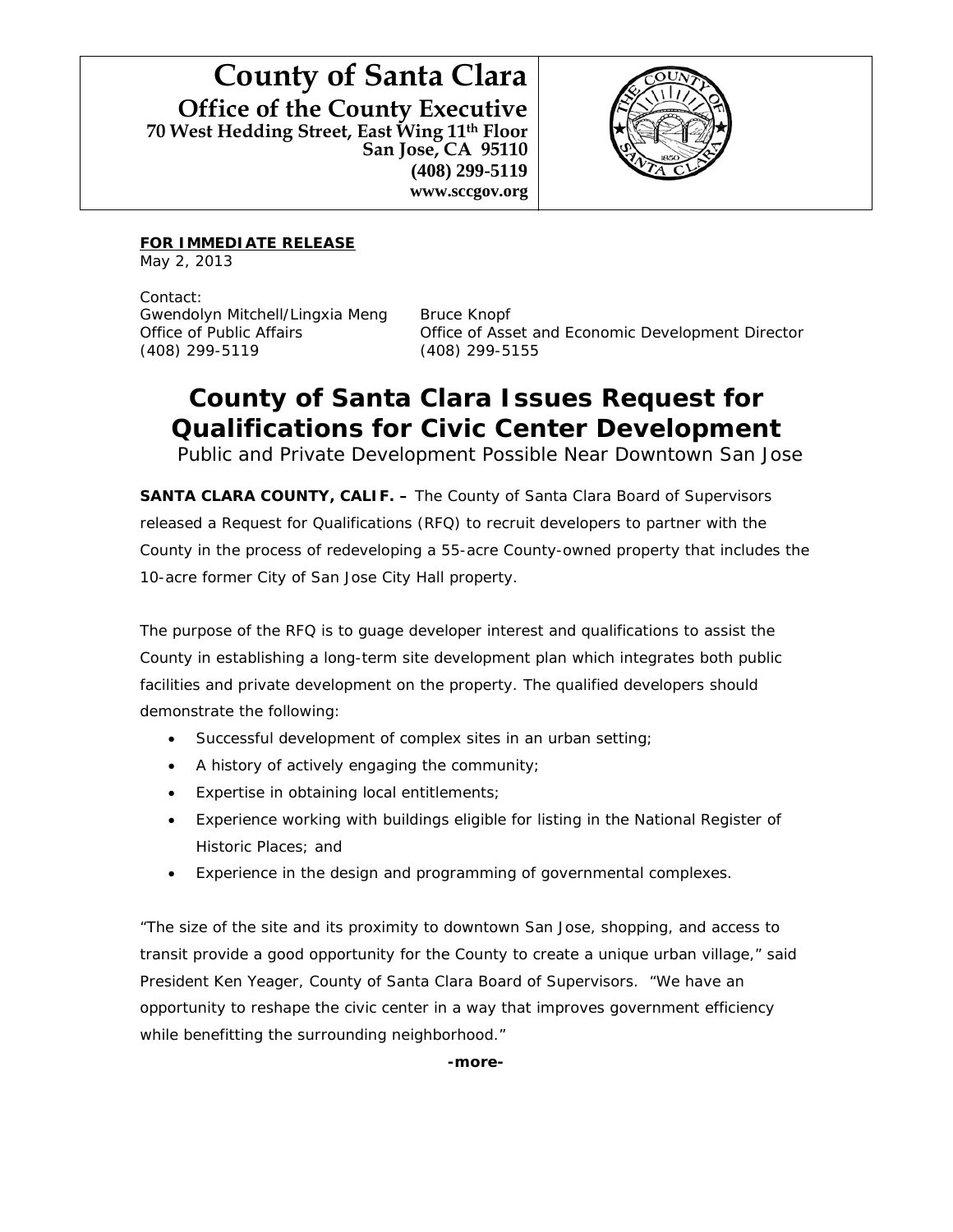## **County of Santa Clara Issues Request for Qualifications for Civic Center Development, page 2 of 3**

The County government facilities to be developed will include operations, administration, judicial and correctional uses. Over half of the existing buildings on the property are more than 40 years old, and many require upgrades. At completion, the development could include 600,000-1,175,000 square-foot governmental office space.

The principle private sector development opportunities are in the area bounded by North First Street, West Mission Street, North San Pedro Street, and West Younger Avenue, where the County Government Center, former San Jose City Hall, and a County Health Building are currently located. The City of San Jose is willing to consider rezoning for the best use of the property.

The qualified developer is required to be able to prepare a flexible, market-driven, mixeduse master plan; prepare high-level site development phasing plan and financing plan; and convey property.

"The Request for Qualifications is very thorough," said Supervisor Dave Cortese, District 3. "I support taking the effort to the next step because this property can become a significant asset for the entire community."

On April 3, 2013, the County of Santa Clara held the first community meeting at the County Government Center to inform the public and receive feedback about the County's objectives for the future use and development of the Civic Center. Participants expressed the desire to improve the quality of life for the existing residents, improve the variety of retail businesses, as well as a plan to address any concerns regarding safety issues.

"We encourage public input to this decision-making process," said Bruce Knopf, Office of Economic Development Director. "This recent public meeting was just the beginning of our efforts to reach out and keep stakeholders engaged. We recently launched a new website devoted to this project so that members of the public can track progress and help us ensure that we make highest and best use of the property."